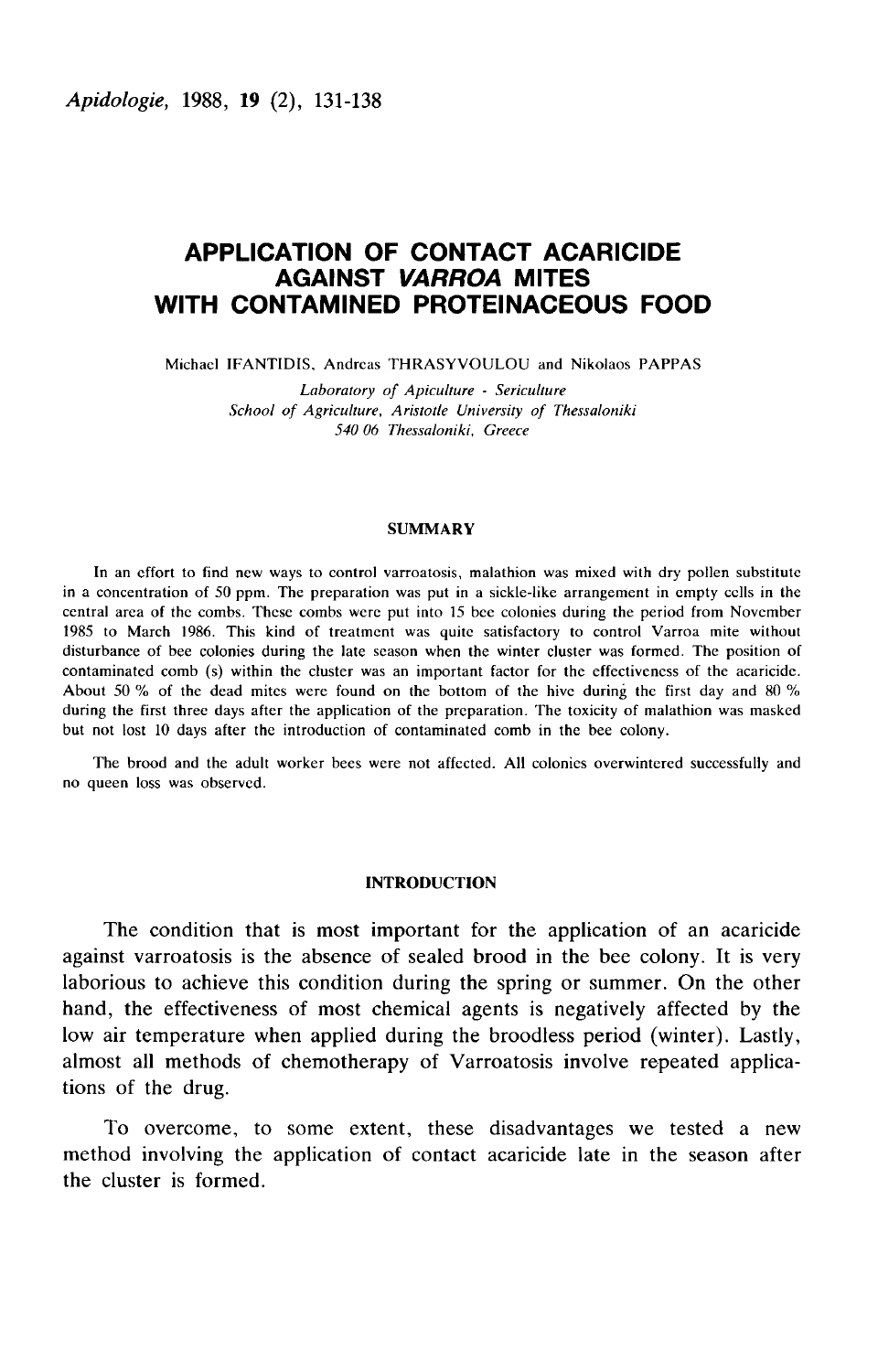### M. IFANTIDIS ET AL.

### MATERIALS AND METHODS

Dry pollen substitute (90 % soybean flour and 10 % pollen powder) was contamined with malathion to a concentration of 50 ppm and then was put in empty cells of combs. These combs were inserted in colonies during winter period when the cluster was formed.

Treated combs were put in the colonies at the beginning of the experiment and remained there till the end of the treatment. The contaminated comb area constituted about 1/5 of the whole comb area had a sickle-like shape facing the bottom of the frame and occupied a position slightly over the center of the comb. Each comb contained about 200 g of the preparation.

The number and the position of contaminated combs placed in the colonies varied as follows :

- a) One comb was put in the center of the winter cluster in 3 colonies.
- b) One comb was put at each side of the winter cluster in 3 colonies.
- c) One comb was put in the center and two others, each at each side of the cluster in 3 colonies.
- d) Combs with and without contaminated preparation were put in alternative places in 6 colonies.
- e) Combs with uncontaminated pollen substitute were put as in case d) in 3 colonies (control).

The rate of Varroa infestation was determined before and after application by collecting 3 samples each c) One cc<br>d) Combs<br>c) Combs<br>The rate<br>cach of 100-1<br>THRASYVOULOU<br>and Goncalve Combs with uncontaminated policin substitute were put as in case d) in 3 colonies (control).<br>
The rate of *Varroa* infestation was determined before and after application by collecting 3 samples<br>
of 100-150 worker bees fr The rate of *varroa* intestation was determined before and after application by concernig 3 samples<br>cach of 100-150 worker bees from 3 different frames of each colony, as suggested by PAPPAS and<br>THRASYVOULOU (1986). The nu e) Combs with une<br>The rate of *Varroc*<br>each of 100-150 worke<br>THRASYVOULOU (1986).<br>and GONCALVES (1981). Example 100-150 worker bees from 3 different frames of each colony, as suggested by PAPPAs and THRASYVOULOU (1986). The number of *Varroa* mites for each sample was found as described by DE JONG and GONCALVES (1981).<br>By us

possibility for a harmful effect of this treatment against adult honey bees was also studied by marking sixty worker bees immediately after their emerging. These bees had been fed with contaminated food during their larval and also during early adult stage. The daily number of dead mites was also recorded in the same traps.

This work was done at the apiary of Aristotle University of Thessaloniki during winter of 1985. The average temperature during the months of experiment was  $10.3 \degree C$  with range of 0.0-21.4  $\degree C$ .

## RESULTS AND DISCUSSION

Some hours after insertion of the contaminated comb(s) in the experimental colonies, the bees were observed removing excess proteinaceous food out of the completely full cells. Their effort continued until they leveled the food to the usual depth that is observed in cells occupied by naturally deposited pollen. As a result of this, large amounts of the preparation were found on the bottom of the hive on the first day of application and progressively smaller amounts on the following days.

In their effort to remove the excessive food from their cells the bees used their mandibles and their legs. One could see a slight covering of the proteinaceous food on the pollen brushes of a great number of worker bees. The mites could come in contact with the acaricide as they were carried on the contaminated bees and probably as they walked for short periods on the contaminated area of the combs.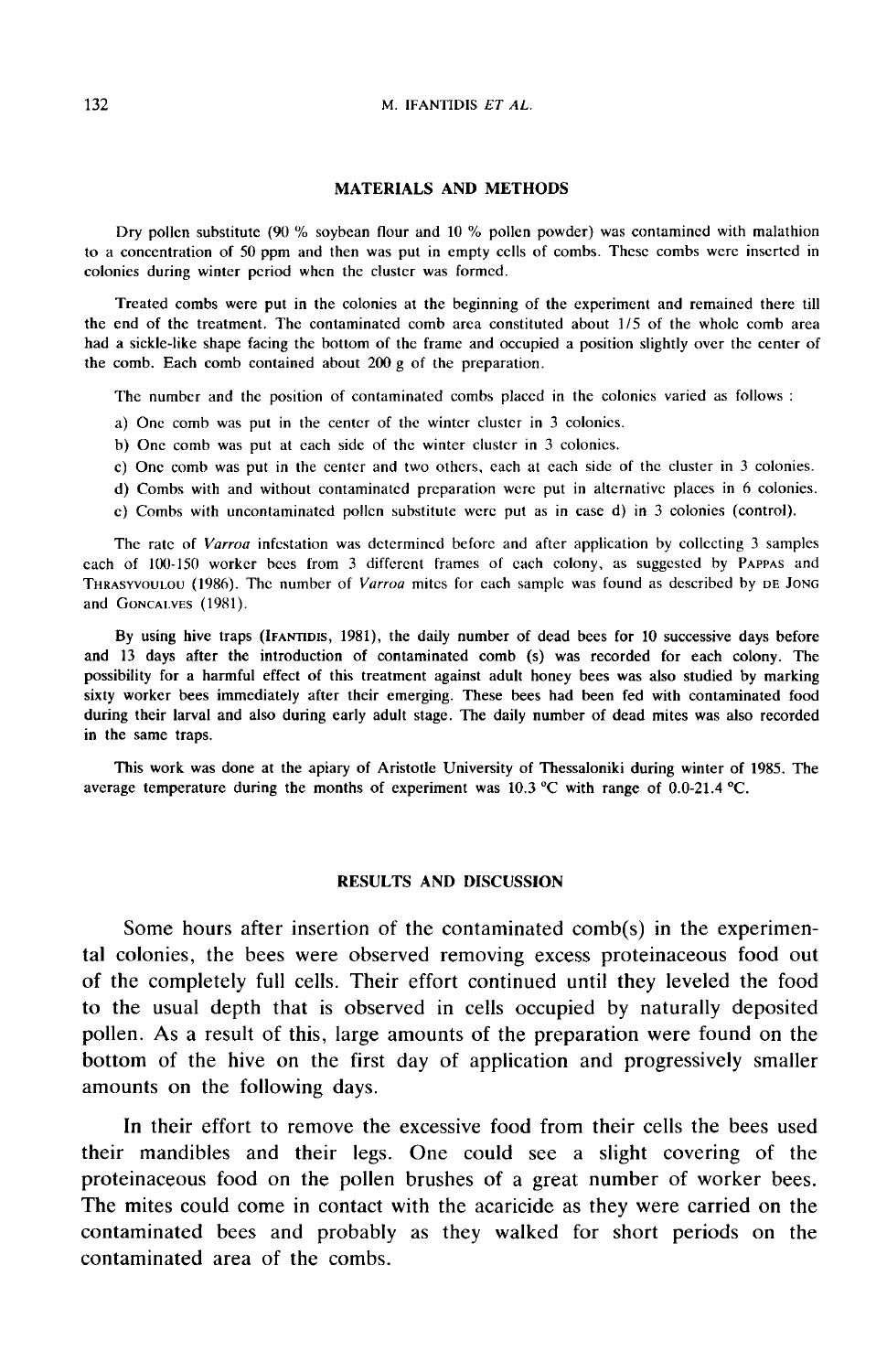Table 1 shows the results of the effectiveness of the preparation against Varroa in connection with the number and the position of contaminated combs in the winter cluster. It appears that the position of the contaminated combs is a more significant factor for the effectiveness of the acaricide than their number. Using only one comb in the center of the winter cluster (treatment a) the decrease of infestation after the application was higher than the case of using two combs at the outside of the cluster (treatment b). In treatments a, c, and d the infestation level was reduced to values near zero regardless of the initial level of infestation as a result of the combined effect of position and number of the contaminated combs.

| Treatment $(2)$ | Varroa<br>infestation $(\% )$ on adult bees |                 | Mean   |
|-----------------|---------------------------------------------|-----------------|--------|
|                 | before treat.                               | after treat.    | change |
| a               | $9.65 \pm 3.37$                             | $0.47 \pm 0.79$ | 9.18   |
| b               | $9.06 \pm 4.03$                             | $5.50 \pm 2.52$ | 3.56   |
| c               | $7.50 \pm 3.54$                             | $0.50 \pm 0.50$ | 7.50   |
| d               | $10.15 \pm 3.72$                            | $0.30 \pm 0.21$ | 9.85   |
| e               | $7.23 \pm 3.37$                             | $5.10 \pm 2.96$ | 2.13   |

TABL. 1. — Effect of pollen substitute contaminated by malathion (50 ppm) against Varroa mite  $(1)$ 

(1) The period of experiments was from :  $29/11/85$  to  $9/1/86$  for treatments a, b, c, e ;  $29/12/85$  to  $10/3/86$  for treatment d

(2) As indicated in materials and methods.

The slight reduction of infestation rate in control colonies could be attributed mainly to the natural death or loss of the mites (treatment e).

Figure 1 shows the daily mortality of *Varroa* in treated colonies. About 50 % of dead mites were found on the bottom of the trap during the first 24 hours and 85 % during the first 3 days.

The number of dead mites observed approached zero about 10 days after application. This was an indication that the mite infestation was also approaching zero and was confirmed by worker bee sampling (Table 1).

The mortality of mites carried on adult bees, although extensive, may allow a few of them to reach and enter the brood cells of the appropriate age. The small percentage of surviving mites and the restricted area of brood in which they could be protected should not significantly decrease the effectiveness of this method of treatment. We verified this by opening sealed cells of 4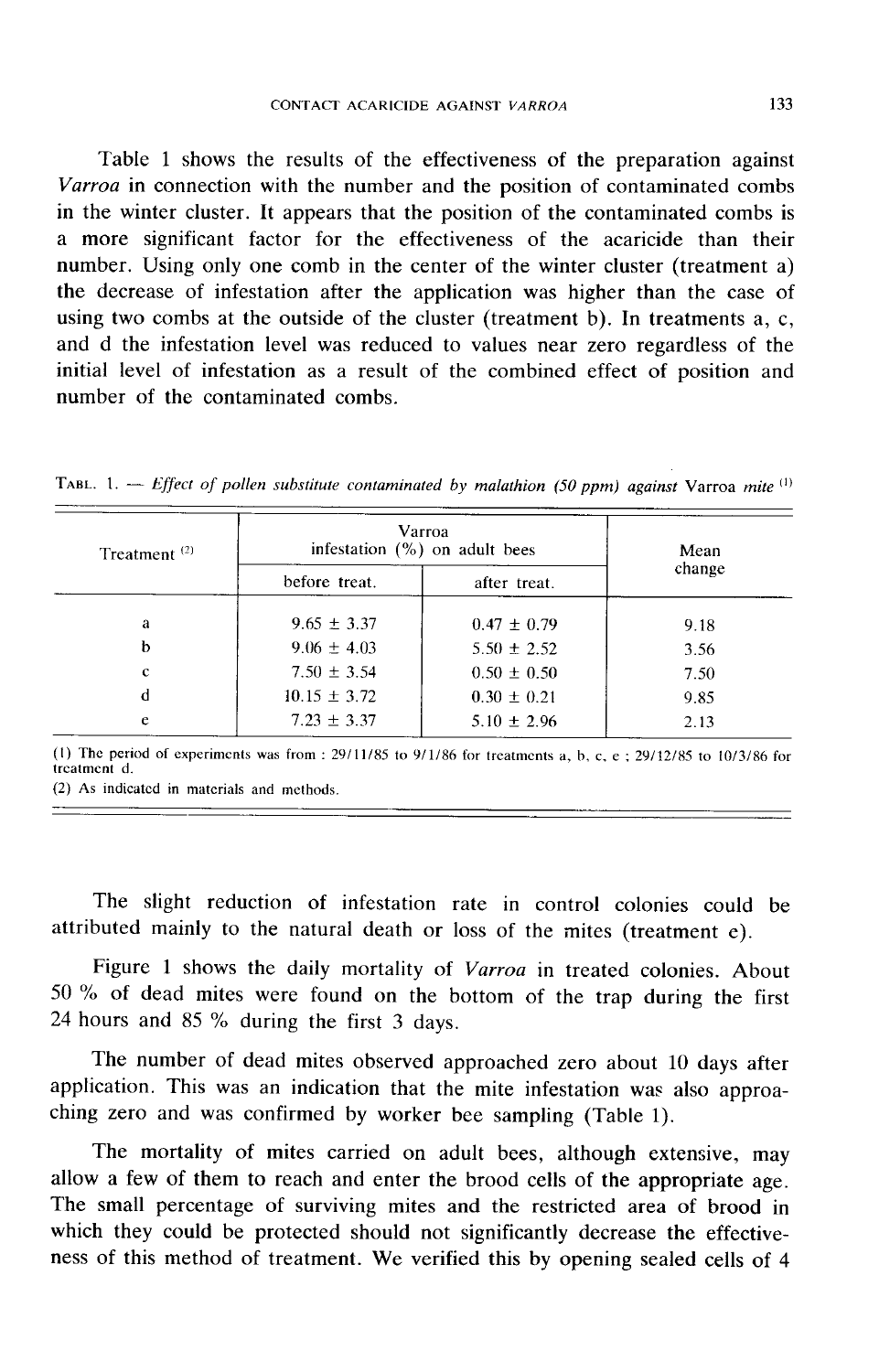

FIG. 1.  $-$  Distribution of daily Varroa mite mortality in six broodless colonies treated with contaminated pollen substitute with 50 ppm malathion for the period of 29-12-85 to 10-3-86

Total number of trapped dead mites : 5859.

colonies, where we found 0.0, 0.3, 2.0 and 3.0 % infestation, while the infestation in a control colony was 13.5 %. By converting these percentages to absolute numbers, on the basis of the mean amount of sealed brood of all treated colonies, the resultant number was about 25 mites/colony in the brood cells.

To see whether malathion maintains its effectiveness in the cells for a period longer than that of the initial mortality of parasites (Fig. 1), a contaminated comb was transferred to a new colony after it had been used for two weeks in another colony. On the day following introduction the number of dead mites was small and not significantly different than that observed before the introduction of the comb. When the « packed » contaminated food was dug out of the cells with forceps and was then put back in the same colony, the effectiveness of malathion against Varroa was again visible. It appears that the toxicity of the acaricide was not lost but it was « masked » 2 weeks after the introduction of the comb due to the restricted contact of the bees and mites with it in the semifilled cells.

In a previous paper we found that the proteinaceous food containing<br>50 ppm malathion was not harmful to honey bee brood (IFANTIDIS *et al.*, 1986). In the present paper we examined the effect of this food on 60 young adult (marked) bees because of the intensive consumption of pollen during the first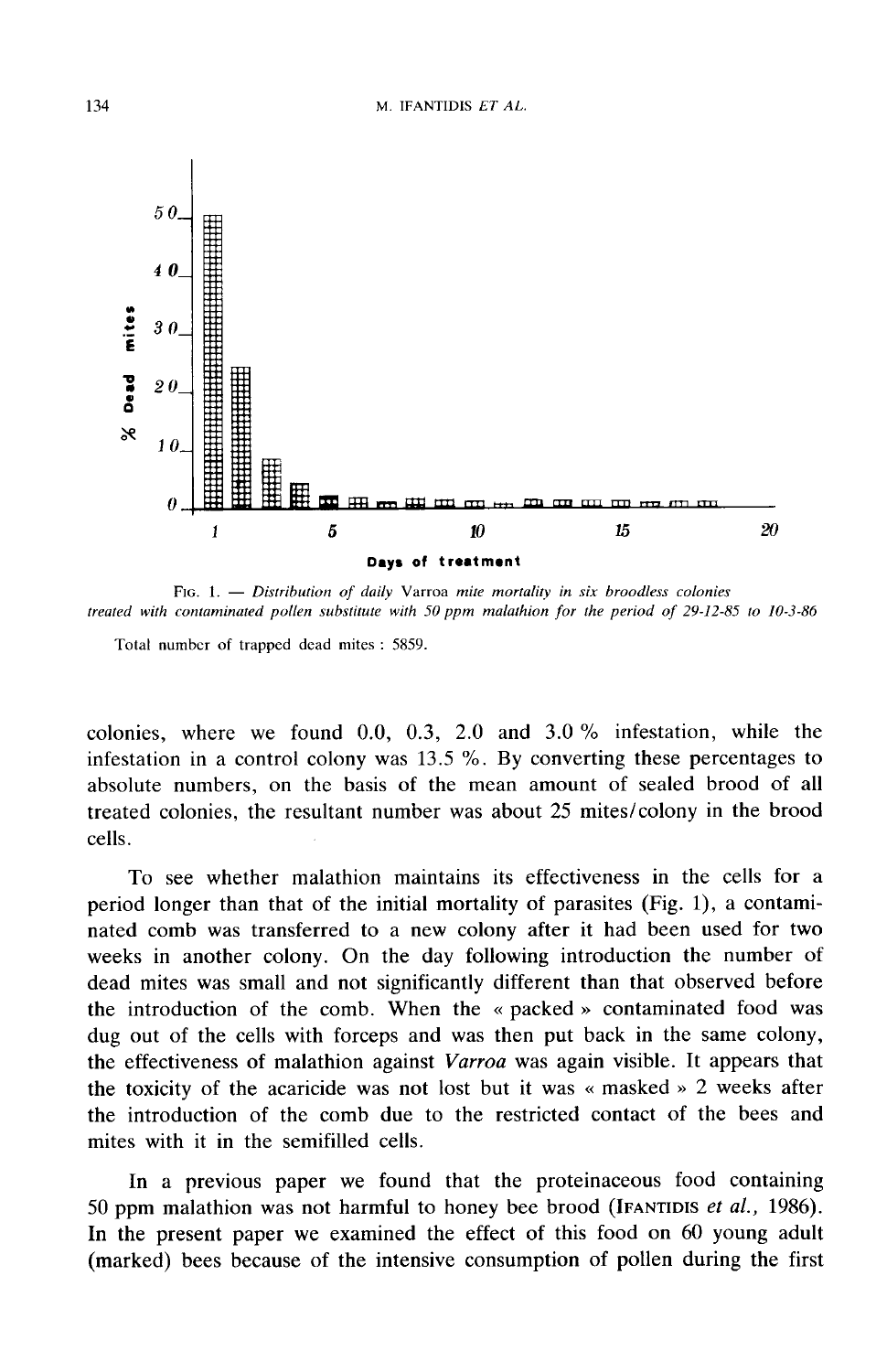|                                                                         |                              | Sealed brood area in/dm <sup>(2)</sup> | Mean change                                                                             | Daily number of dead bees    |                      | Mean change              |
|-------------------------------------------------------------------------|------------------------------|----------------------------------------|-----------------------------------------------------------------------------------------|------------------------------|----------------------|--------------------------|
| $T$ reatments $(1)$                                                     | application<br><b>Before</b> | application<br>After                   | of sealed<br>brood $(2)$                                                                | application<br><b>Before</b> | After<br>application | of dead<br>bees $^{(2)}$ |
|                                                                         | $1.40 \pm 1.39$              | $1.93 \pm 1.05$                        | $+0.53$                                                                                 | 5.2 $\pm 4.65$               | $1.6 \pm 0.60$       | $-3.6$                   |
|                                                                         | $1.40 \pm 1.68$              | $1.65 \pm 0.35$                        | $+0.25$                                                                                 | $2.5 \pm 0.72$               | $2.4 \pm 1.31$       | $-0.1$                   |
|                                                                         | $1.50 \pm 2.19$              | $1.26 \pm 0.97$                        | $-0.24$                                                                                 | $1.80 \pm 1.21$              | $4.5 \pm 3.64$       | $+2.7$                   |
|                                                                         | $0.15 \pm 0.18$              | $1.93 \pm 0.81$                        | $+1.78$                                                                                 | $0.71 \pm 0.80$              | $2.53 \pm 1.87$      | $+1.82$                  |
|                                                                         | $1.50 \pm 0.67$              | $2.03 \pm 0.67$                        | $+0.53$                                                                                 | $2.53 \pm 1.75$              | $2.06 \pm 1.55$      | $-0.47$                  |
| 1) As described in materials and methods.<br>(2) Data on brood area and |                              |                                        | on bee mortality were taken for 10 days before and 13 days after malathion application. |                              |                      |                          |

TABL. 2. - Effect of pollen substitute contaminated by malation (50 ppm) on brood and adult bees

Π

## CONTACT ACARICIDE AGAINST VARROA

135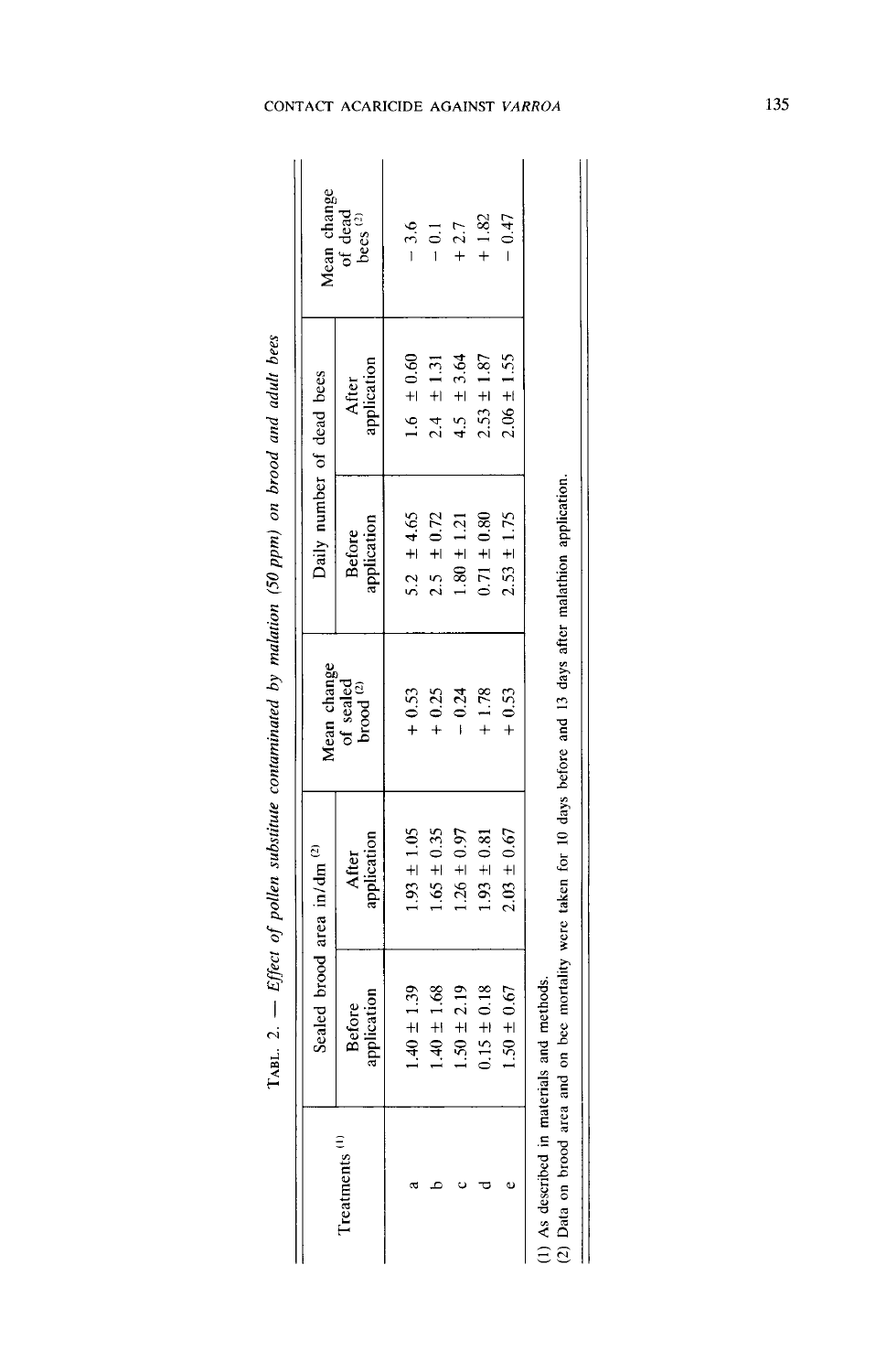weeks after their emergence. We found no differences between these bees and control bees as far as their longevity is concerned.

Table 2 shows the area of sealed bee brood and the daily number of dead bees before and after application. In most cases the production of brood during the treatment was slightly increased. The brood was compact and no dead larvae or pupae were found in their cells. On the other hand the daily number of dead adult bees, that were trapped at the bottom of the hive, remained at the same negligible level before and after the introduction of the contaminated combs. All colonies overwintered successfully and no queen loss was observed.

The treatment of varroatosis tested in this research showed that Varroa can be destroyed to a very satisfactory extent in winter when the cluster has been formed. The toxicity of malathion applied with this method seems not to be effected by the temperature probably because the bee cluster itself keeps the temperature high enough. The disturbance of the colonies was not serious. In addition, no negative effects were detected on brood. From the practical point of view, it should be emphasized that the beekeeper needs to open the colony only once during the period of the treatment. The contamination of honey and other bee products was not serious and will be reported on another paper.

> Received for publication in September 1987. Accepted for publication in March 1988.

## RÉSUMÉ

## ADMINISTRATION D'ACARICIDES DE CONTACT POUR LUTTER CONTRE L'ACARIEN VARROA PAR MÉLANGE DE LA SUBSTANCE ACTIVE À LA NOURRITURE PROTÉIQUE DE L'ABEILLE

Dans l'optique de mettre au point de nouveaux moyens thérapeutiques contre le varroatose, on a mélangé du malathion, à la concentration de 50 ppm, à un succédané de pollen. Avec cette préparation on a rempli des cellules vides. La surface du rayon ainsi traité représentait environ 1/5<sup>e</sup> de la surface totale, avait une forme de croissant ouvert vers le bas et occupait une position légèrement au-dessus du centre du rayon.

Les rayons traités ont été placés dans la grappe hivernale et y sont restés jusqu'à la fin de l'expérience. Chaque rayon renfermait environ 200 g de préparation. Les essais ont été menés à Thessalonique de novembre 1985 à mars 1986. A cette période la température atmosphérique journalière varie de 0 à 21 °C. Outre l'efficacité de la préparation contre le parasite, on a également testé sa nocivité éventuelle vis-à-vis du couvain et des abeilles adultes. On ne présente pas dans ce travail de données concernant la pollution du miel engendrée par cette méthode ; ellcs feront l'objet d'une publication ultérieure, en cours de préparation.

Il résulte de ces expériences que l'efficacité de la méthode dépend plus de la position des rayons traités que de leur nombre dans la colonie. Un rayon situé au centre du nid à couvain est 2 fois plus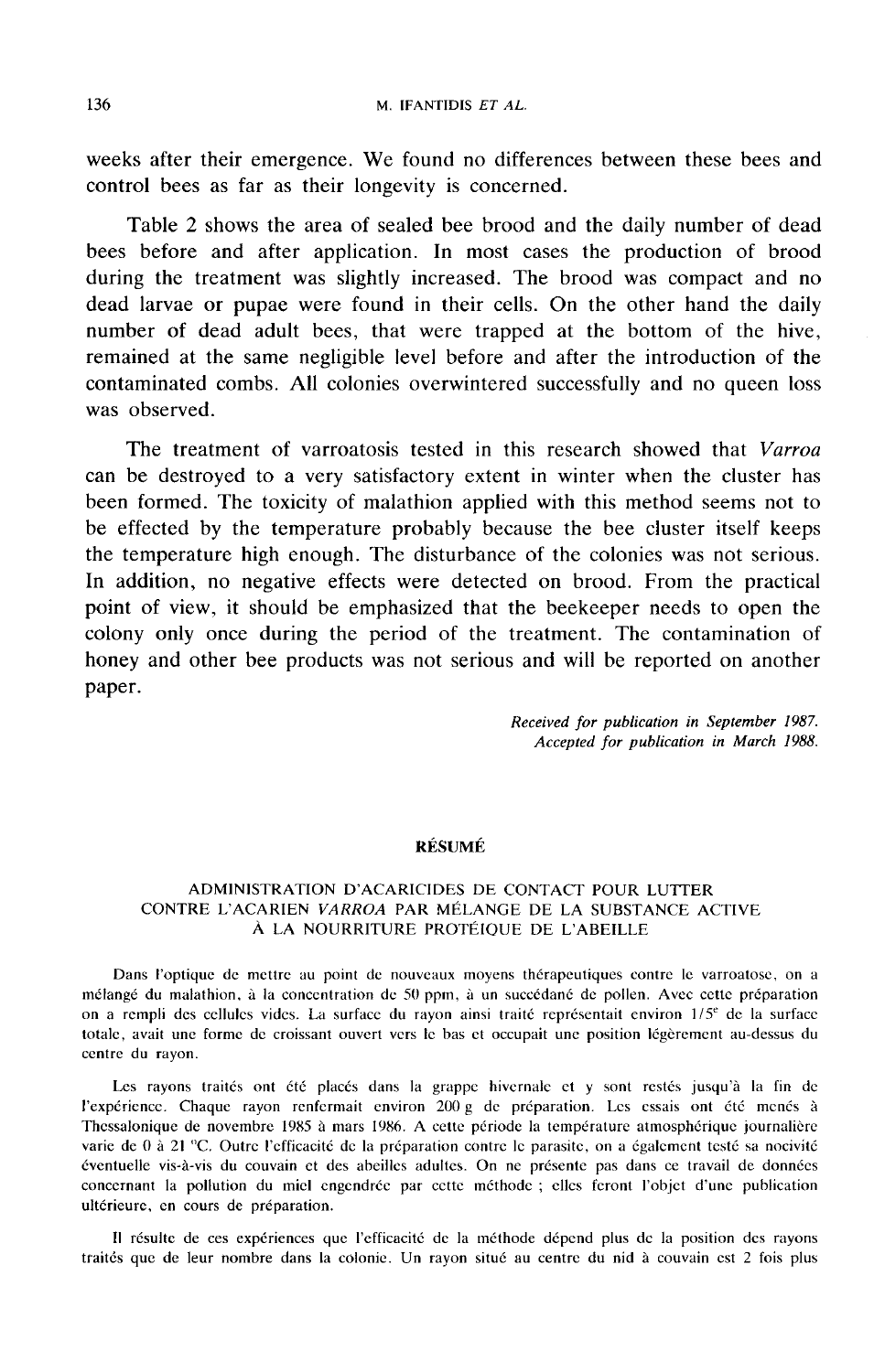#### CONTACT ACARICIDE AGAINST VARROA

efficace que 2 rayons placés sur les bords de la grappe (Tabl. 1, traitement a). Lorsque des rayons traités sont placés alternativement avec des rayons non traités, le niveau d'infestation s'approche de zéro quelque soit le niveau initial d'infestation (Tabl. 1, traitement b). De même, le traitement comportant un rayon traité au centre et 2 autres, chacun à une extrémité de la grappe, a une efficacité accrue (Tabl. 1, traitement c).

Au cours du 1<sup>er</sup> jour on a dénombré 50 % de l'ensemble des acariens tués et 85 % au bout des 3 premiers jours (Fig. 1). Les acariens survivants ont été retrouvés à la fin de l'expérience dans des cellules Au cours du 1<sup>er</sup> jour on a dénombré 50 % de l'ensemble des acariens tués et 85 % au bout des 3<br>premiers jours (Fig. 1). Les acariens survivants ont été retrouvés à la fin de l'expérience dans des cellules<br>de couvain operc dégâts sensibles sur l'hôte. Aucune action néfaste sur la colonie n'a été mise en évidence à la fin du traitement. La production et le développement du couvain, ainsi que le nombre d'abeilles mortes avant et après le traitement, ne sont pas influencés (Tabl. 2).

#### ZUSAMMENFASSUNG

## DIE ANWENDUNG VON KONTAKT-AKARIZIDEN GEGEN DIE VARROA-MILBE DURCH MISCHUNG DER WIRKSUBSTANZ IN DAS PROTEIN-FUTTER DER HONIGBIENE

In dem Bestreben, die Varroatosc durch neue chemotherapeutische Methoden unter Kontrolle zu bringen, wurde Malathion in einer Konzentration von 50 ppm in Pollenersatzmittel gemischt. Mit dem Präparat wurden leere Wabenzellen vollständig gefüllt. Die mit dem Gemisch gefüllten Zellen bildeten eine kompakte, sichelförmige Fläche, die der unteren Leiste des Wabenrahmens gegenüberstand ; sie machte ca 1/5 der gesamten Wabenfläche aus und lag etwas höher als das Wabenzentrum.

Die präparierten Waben wurden in die Wintcrtraube der Bienenvölker gehängt und blieben da bis Ende des Versuches. Jede Wabe enthielt ca 200 g des Präparates. Die Versuche wurden in Thessaloniki zwischen November 1985 und März 1986 durchgeführt. Die Tageswerte der Lufttemperatur schwankten in dieser Periode zwischen 0° und 21 °C. Neben der Effektivität des Präparates gegen den Parasiten wurde auch nach einer möglicherweise schädlichen Wirkung auf die Brut bzw. auf die adulten Individuen des Bienenvolkes gesucht. In der vorliegenden Arbeit werden keine Angaben über Honigverunreinigung wegen der Anwendung dieser Methode präsentiert. Sie werden der Inhalt einer in Vorbereitung stehenden Publikation von uns sein.

Es wurde herausgestellt, dass die Position der präparierten Waben eine positivere Wirkung bezüglich der Effektivität gegen die Milbe hat, als ihre Anzahl pro Versuchsvolk. Eine Wabe im Nestzentrum war effektiver als zwei solche an den Seiten der Wintertraube (Tab. 1, Behandlung a und b). Wenn präparierte Waben abwechselnd mit normalen in das Bienenvolk gehängt wurden (beginnend mit einer präparierten Wabe an der zweiten Stelle der von Bienen besetzten Waben) näherte sich der Varroabefall dem Nullwert am Ende des Versuches unabhängig vom Anfangs-Niveau des Befalls (Tab. 1, Behandlung d). Ebenso war die Behandlung effektiver mit einer Wabe im Zentrum und je einer an den Seiten der Wintertraube (Tab. 1, Behandlung c).

Am ersten Versuchstag fielen ca 50 % der insgesamt getöteten Milben ab ; innerhalb der ersten drei Tage stieg dieser Prozentsatz auf mehr als 85 % (Abb. 1). Überlebende Milben wurden am Ende des Versuchs in verdeckelten Brutzellen gefunden — wenn solche in den Versuchsvölkern entstanden sind wie auf adulten Bienen ; ihre Anzahl war so niedrig, dass eine merkbare Schädigung des Wirtes bis zum nächsten Winter nicht zu erwarten war. Es wurde keine negative Wirkung auf das Bienenvolk am Ende der Behandlung festgestellt. Die Produktion bzw. Entwicklung von Bienenbrut, bzw. die Anzahl toter Bienen vor und nach der Behandlung blieben unbeeinflusst (Tab. 2).